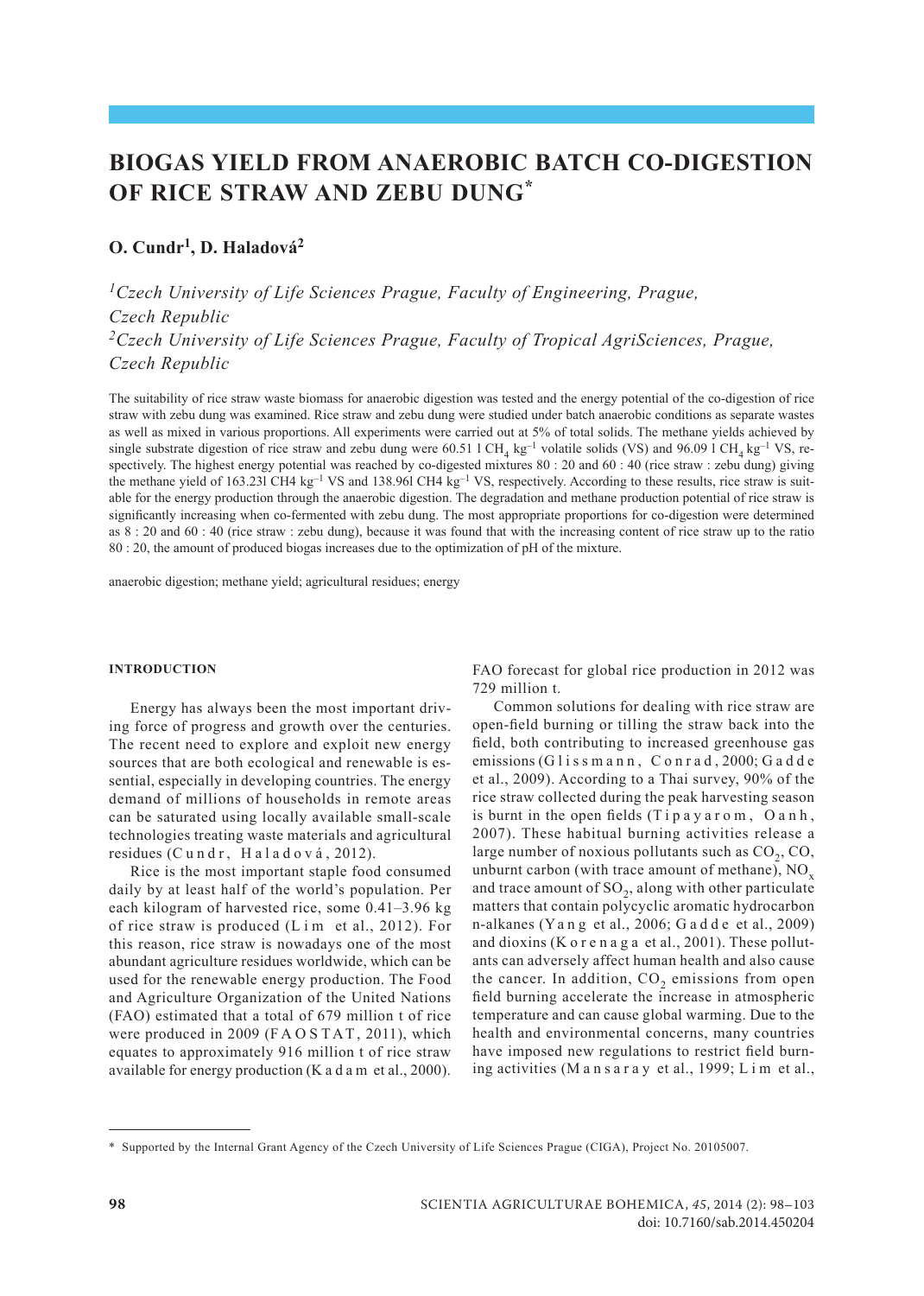Table 1. Characteristics of biomass substrates

|                                 | Rice straw | Zebu dung | Inoculum |
|---------------------------------|------------|-----------|----------|
| $TS$ (wet, $\%$ )               | 91.96      | 18.14     | 7.5      |
| рH                              |            | 9.10      | 7.8      |
| C/N                             | 69.96      | 14.60     |          |
| VS $(\text{dry}, \frac{9}{6})$  | 79.50      | 86.00     |          |
| TOC $(\text{dry}, \frac{9}{6})$ | 35.68      | 5.55      |          |
| TKN $(\text{dry}, \frac{9}{6})$ | 0.51       | 0.38      |          |

 $TS = total$  solids,  $VS =$  volatile solids,  $TOC =$  total organic carbon, TKN = total Kjeldahl nitrogen

2012). As for straw tilling,  $\text{CH}_4$  emissions from anoxic soils amended with rice straw are much higher than those without straw  $(G \mid i \leq s \mid n \mid n \mid n \in \mathbb{Z})$ . C o n r a d, 2000;  $K$ u m a r a s w a m y et al., 2001;  $K$  o g a, T a j i m a, 2011).

The process of the conversion of biomass residues into a renewable energy using anaerobic digestion has been known for centuries. During the digestion, microorganisms convert biomass into biogas, a mixture of methane and carbon dioxide with trace amount of other gases, which can be used for various purposes. However, the rice straw as a substrate with high lignin content, inappropriate C/N ratio, and high total solids content can be easily anaerobically digested only when it is pretreated.

Various pretreatment methods, increasing the digestibility of rice straw, include alkali pretreatment, heat pretreatment, size reduction, and seeding (W a r d et al., 2008, T e g h a m m a r et al., 2012). Nowadays, the application of a small scale anaerobic digestion can be found in many developing countries (L i m et al., 2012). However, using these pretreatment methods in small scale digesters can be problematic due to the lack of available materials and technical complexity. For this reason, additional methods to increase the digestibility of rice straw are studied, such as the inoculation with appropriate inoculum or the co-digestion with other available waste materials.

The main objective of this work was to examine the suitability of rice straw for anaerobic digestion and to analyze the energy potential of the co-digestion of rice straw with zebu dung as well as to determine the most appropriate substrate co-digestion mixture.

### **MATERIAL AND METHODS**

All experiments were conducted under controlled laboratory conditions, in the laboratories of the Faculty of Tropical AgriSciences of the Czech University of Life Sciences Prague.

The rice (*Oryza sativa*) straw used during the experiments was obtained in a rice mill of Ranobe village (southwestern Madagascar) in August 2011. Zebu (*Bos indicus*) dung was obtained from the Zoological garden in Vyškov, Czech Republic. The inocula to inoculate the substrate during laboratory experiments were obtained from a mesophilic farm digester in Krásná Hora at the biogas plant Agricultural station Krásná Hůrka, Czech Republic. This biogas plant is fed with cow manure, corn and grass silage as substrate. All materials were stored at 4°C until used.

The characteristics of the rice straw and zebu dung such as total solids (TS), volatile solids (VS), total organic carbon (TOC), and total Kjeldahl nitrogen (TKN) content were measured according to the Standard methods (C l e s c e r l et al., 1999). The C/N ratio was calculated using the TOC and TKN measured. The pH of zebu dung and inoculum was measured. All measured and calculated characteristics of substrates are presented in Table 1. Prior to the experiments, rice straw was physically pretreated (chopped to 10–15 mm pieces by a hand mixer).

The samples of the biomass were mixed in specific ratios of TS to constitute six different mixtures of rice straw and zebu dung (0 : 100, 20 : 80, 40 : 60, 60 : 40, 80 : 20, 100 : 0). The biogas production of all mixtures was measured simultaneously during each run of the experiments (Table 2). All experiments were run at 5% of total solids (TS), and always 10% of the total volume of inoculum was added to inoculate the substrate. The biogas production from 100% inoculum was also monitored to show its stability. All the experiments were triplicated to prevent the errors which could possibly occur during the testing.

The pH of the co-fermented mixtures was measured at the beginning and at the end of each experimental run with Voltcraft PH 100 ATC (Voltcraft, Czech Republic) and C/N ratio was calculated. The results are presented in Table 2. At the beginning of the ex-

| Rice straw : zebu dung $(\% )$ | Rice straw $TS(g)$ | Zebu dung $TS(g)$ | C/N   | pH initial | pH final |
|--------------------------------|--------------------|-------------------|-------|------------|----------|
| 20:80                          |                    | 20                | 28.51 | 8.08       | 7.4      |
| 40:60                          | 10                 | 15                | 40.74 | 7.85       | 7.38     |
| 60:40                          | 15                 | 10                | 51.59 | 7.76       | 7.44     |
| 80:20                          | 20                 | 5                 | 61.27 | 7.5        | 7.47     |
| 0:100                          | 0                  | 25                | 14.60 | 9.1        | 7.44     |
| 100:0                          | 25                 | $\theta$          | 69.96 |            | 7.41     |

Table 2. Experimental substrates mixtures and their parameters

 $TS = total$  solids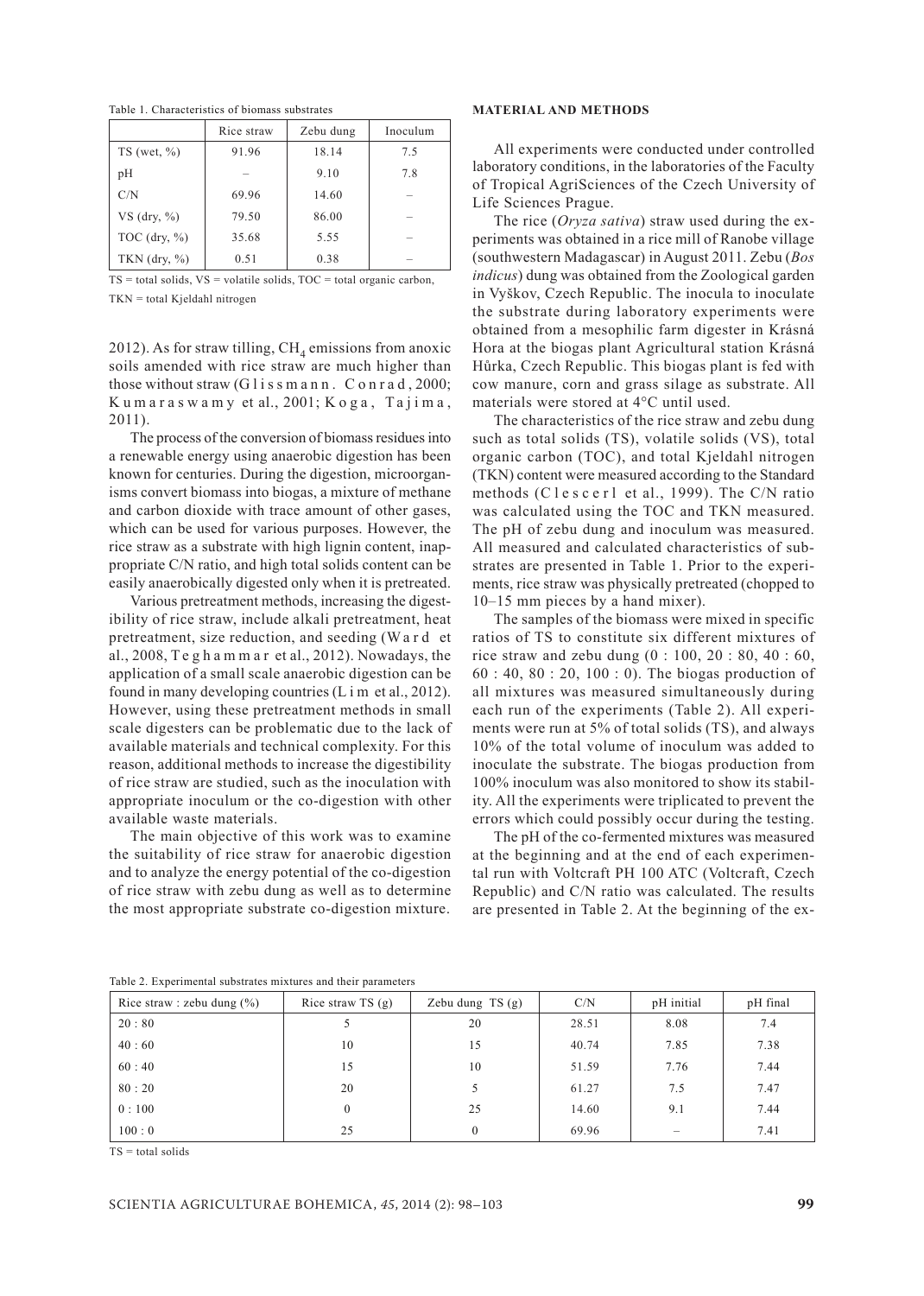Table 3. Results of anaerobic co-fermentation of rice straw and zebu dung

| Rice straw : zebu dung $(\% )$ | Cumulative biogas production (ml) | $CH_{4}$ (%) | $CH4$ (1 $CH4$ kg <sup>-1</sup> VS) |
|--------------------------------|-----------------------------------|--------------|-------------------------------------|
| 20:80                          | 3475.67                           | 56           | 89.29                               |
| 40:60                          | 3954.00                           | 49           | 87.68                               |
| 60:40                          | 5186.33                           | 60           | 138.96                              |
| 80:20                          | 6386.33                           | 58           | 163.23                              |
| 0:100                          | 3501.67                           | 59           | 96.09                               |
| 100:0                          | 3091.33                           | 45           | 60.51                               |

VS = volatile solids

periments, any methods of modification of the pH to optimal range for anaerobic digestion were not used.

The experimental set-up consisted of 7 anaerobic batch digesters, using wide-mouth 1.25 l Erlenmeyer flasks with a working volume of 0.9 l. Each digester was connected to 10 l plastic flasks (gasholder) where the biogas was collected. This gasholder was filled with a solution of distilled water with added  $H_2SO_4$  $(0.06 \text{ ml } 1^{-1})$  and NaCl  $(10.2 \text{ g } 1^{-1})$  in order to prevent that  $CO<sub>2</sub>$ , one of the main constituents of biogas, dissolves in water  $(A \, d \, e \, y \, e \, m \, o$ ,  $A \, d \, e \, y \, a \, n \, j \, u$ , 2008). The accumulated biogas was then measured by the amount of water displaced from the gasholder to a graduated cylinder.

The experiments lasted for 34 days (800 h) and the substrates were tested in mesophilic conditions (30°C). In order to keep the constant temperature, the digesters were placed in the heated water bath (accuracy  $\pm 1^{\circ}$ C). The content of the digesters was manually stirred twice a day for 1 min. The amount of biogas was measured at least once a day. Methane content in biogas was measured at the end of each experimental run with a gas detector OLDHAM EX 2000C (Oldham, France). The cumulative biogas production and the methane yield were calculated using experimental values.

#### **RESULTS AND DISCUSSION**

During the laboratory experiments, three monofermentations (zebu dung, rice straw, and inoculum) and four zebu dung and rice straw co-digestions were tested. The inoculum used in the experiments showed very low degradable potential with the average values of the cumulative biogas production being 250 ml and of methane content in biogas 26%. The biogas production of the inoculum was subtracted from the total biogas production of each tested mixture. The values of pH measured before and after the testing indicated the decrease of pH during the digestion, however, the final pH was always slightly alkaline (Table 2), close to neutral.

The results of the fermentation experiments such as the cumulative biogas production, the methane content in biogas, and the methane yield, are summarized in Table 3.

The digestion process is demonstrated in Figs. 1 and 2 where the daily and cumulative biogas productions of six different ratios of rice straw and zebu dung  $(0: 100, 20: 80, 40: 60, 60: 40, 80: 20, 100: 0)$  are presented. The curves indicate the early begging of the biogas production for most of the mixtures due to the easily degradable part of zebu dung. The daily produc-

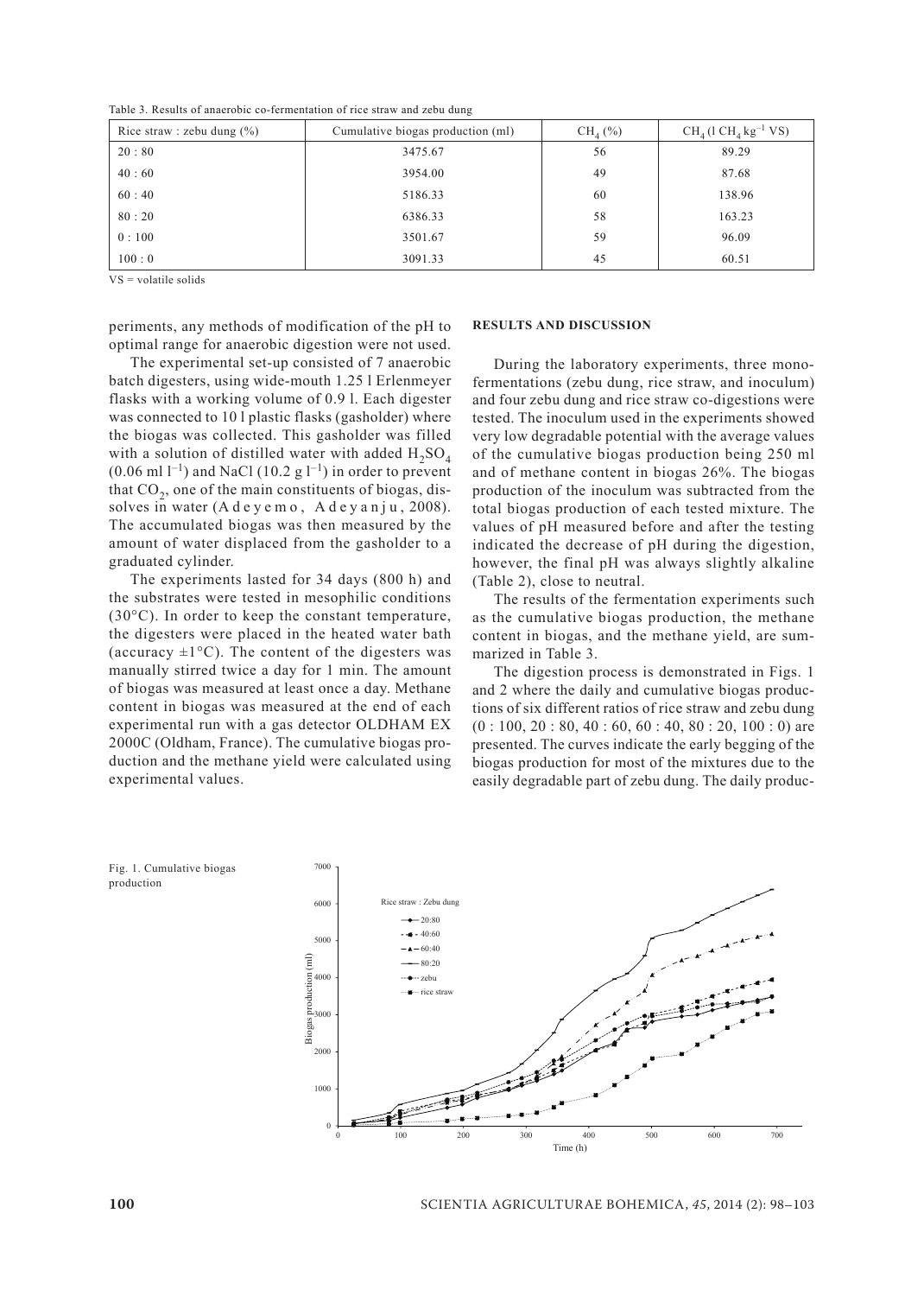tion of biogas (Fig. 2) was low at the beginning with the stagnation on day 8, but since day 12 until day 18 the production increased. Then the production lowered again, however it continued until the end of the experiment. The stagnation could be due to the acidification caused by accumulation of fatty acids in the digester.

Rice straw single substrate showed the lowest digestibility. The biogas produced, the methane yield and the average  $\text{CH}_4$  content in biogas produced by anaerobic digestion of rice straw were 3.09 l, 60.51 l CH<sub>4</sub> kg<sup>-1</sup> VS, and 45%, respectively. The low digestibility of rice husk was due to high lignin content and the presence of other hardly digestible polymers in the substrate or could be caused by a high C/N ratio which was 69.96.

The C/N ratios of the co-digested substrates ranged 28.51–61.27 and mostly were not within the optimal C/N ratio required for stable biological conversions of organic wastes. K a y h a n i a n , H a r d y (1994) reported C/N ratios between 25 and 30 as being optimal. However,  $N y$  n s (1986) or K i v a i s i, M t i l a (1998) reported the optimal C/N ratio 16–19 for methanogenic performance when poorly degradable compounds such as lignin are taken into account (M s h a n d e t e et al., 2004).

When treated alone, the zebu dung produced only 3.5 l of biogas, however the average  $CH<sub>4</sub>$  content in biogas was higher (59%) than in the case of rice straw and for this reason the methane yield was 96.09 l CH<sub>4</sub> kg<sup>-1</sup> VS. According to Moller et al. (2004), methane yield of the cattle manure was 148 l CH<sub>4</sub> kg<sup>-1</sup> VS. This can be explained by the fact that the degradability of animal waste varies according to the animal feedstock. According to  $L$  a m, ter Heegde (2010), the methane yield in  $1 \text{ CH}_4$  kg<sup>-1</sup> VS for non-dairy cattle was 170 in Europe and North America, while in Africa, Latin America, and Asia it was only 100.

Results of the single substrate digestion of zebu dung were comparable to the co-fermentation mixtures 20 : 80 and 40 : 60 (rice straw : zebu dung) yielding 89.29 l CH<sub>4</sub> kg<sup>-1</sup> VS and 87.68 l CH<sub>4</sub> kg<sup>-1</sup> VS, respectively.

In this study, the best results of all experimental testing were obtained for mixtures with a higher percentage of rice straw  $(60: 40$  and  $80: 20)$  (Table 3) where the mixture 80 : 20 produced 6.38 l of biogas with the average  $\text{CH}_4$  content of 58%. The methane yield for this mixture was  $163.23$  l CH<sub>4</sub> kg<sup>-1</sup> VS. Surprisingly, this highest methane yield was obtained for the mixture with nonoptimal C/N ratio (61.27). That was due to the pH of the mixtures.

The pH measured at the beginning of the experiments ranged 7.5–9.1 (Table 2). Due to the alkalinity of zebu dung, when increasing the proportion of rice straw, the pH was closer to the optimal pH for anaerobic digestion which is between 6.5 and 7.5 (Werner, 2005). The mixture of 20:80 (rice straw : zebu dung) had the pH of 8.08 before the experiment and with increased content of rice straw, the initial pH also decreased to 7.5 for the mixture of 80 : 20 (rice straw : zebu dung). Therefore the best degradation results were most probably caused by the almost optimal pH for anaerobic digestion in the mixture 80 : 20.

According to the results of the study, the co-digestion of rice straw with zebu dung in different ratios improved biogas production, methane yield, and methane content in biogas in comparison with the results of the single-substrate fermentation. These results were in accordance with Jingura, Matengaifa (2009) who reported that the co-digestion helps keeping the degradation stable and increases the biogas yield. Kalra, Panwar (1986) stated that co-fermentation of rice straw with cow manure in the ratio of 1 : 1 (dry



Fig. 2. Daily biogas production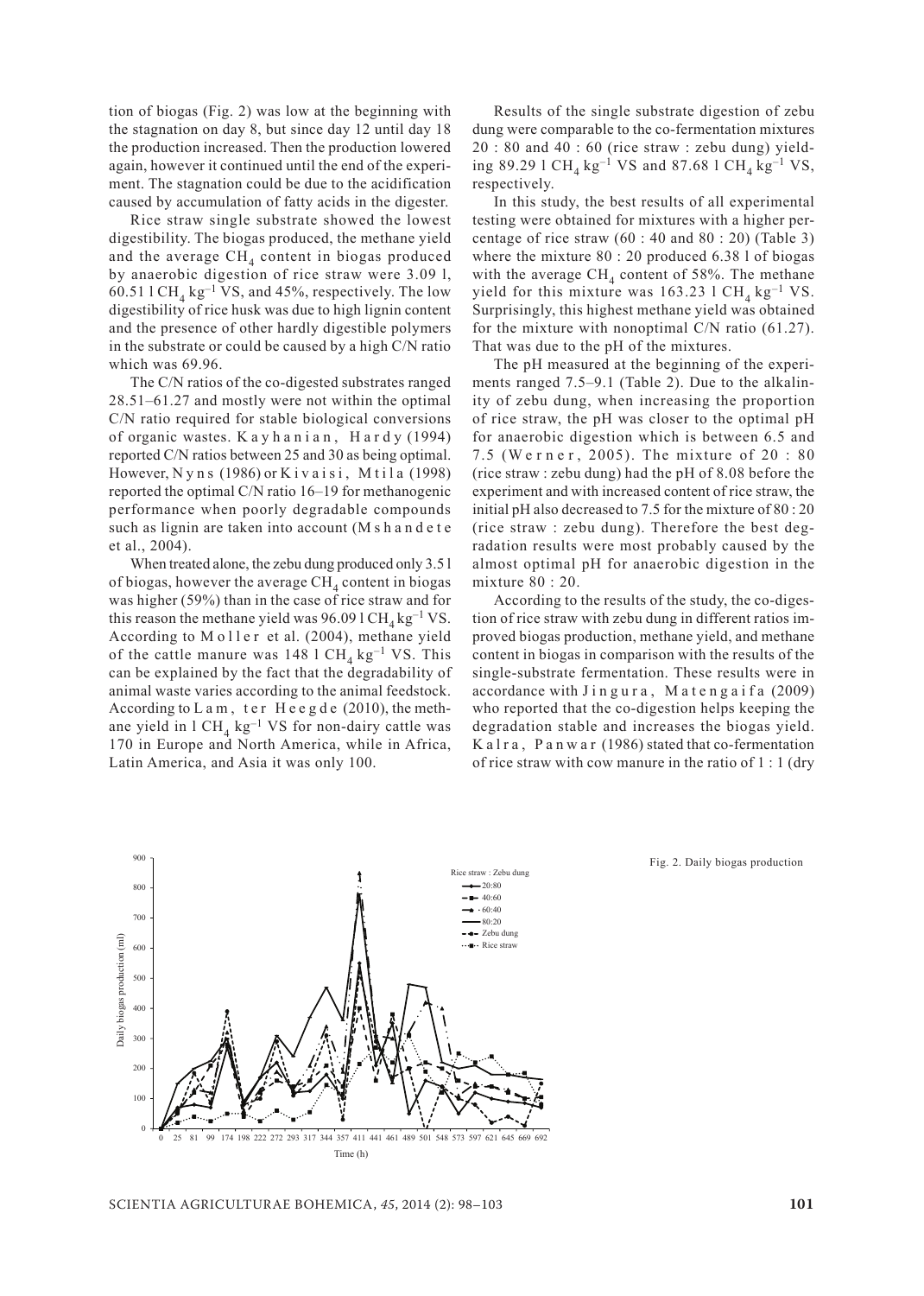weight) increased biogas production by 9.1% compared to fermentation of rice straw alone.

### **CONCLUSION**

The present study has shown that anaerobic codigestion of rice straw and zebu dung is a feasible process. Furthermore, the anaerobic co-digestion of rice straw and zebu dung is a viable alternative for recovering energy in the form of biogas with 49-60% methane content and at the same time, for abating environmental pollution. The experiments showed that co-digestion of rice straw and zebu dung enhances anaerobic digestion and improves the biogas yield. The highest methane yield (163.23 l CH<sub>4</sub> kg<sup>-1</sup> of VS) was produced by the substrate mixture of 80 : 20 (rice straw : zebu dung) with a high average content of methane in the biogas produced (58% of  $CH<sub>4</sub>$ ). The rice industry produces globally over 685.24 million t of rice straw that can be used for biogas production, particularly in Asia, where 618.24 million t of rice straw are produced every year (L i m et al., 2012). The strategy of anaerobic co-digestion could help to improve the economy of small rice producers and reduce ecological and disposal problems related to rice straw. Moreover, the simple batch anaerobic codigestion has been proved to be applicable also in developing countries or remote areas where inexpensive and low-technology alternatives to produce energy are generally missing.

## **REFERENCES**

- Adeyemo SB, Adeyanju AA (2008): Improving biogas yield using media materials. Journal of Engineering and Applied Sciences, 3–2, 207–210.
- Clescerl LS, Greenberg AE, Eaton AD (1999): Standard methods for examination of water & wastewater. 20th Ed. American Public Health Association, Washington.
- Cundr O, Haladová D (2012): Biogas yield from anaerobic batch co-digestion of sisal pulp and zebu dung. Poljoprivredna tehnika, 1, 111–117.
- FAOSTAT (2011): Global rice production by year. Food and Agriculture Organization of the United Nations. http://faostat. fao.org. Accessed 10 October, 2011.
- Gadde B, Bonnet S, Menke C, Garivait S (2009): Air pollutant emissions from rice straw open field burning in India, Thailand and the Philippines. Environmental Pollution, 157, 1554–1558. doi: 10.1016/j.envpol.2009.01.004.
- Glissmann K, Conrad R (2000): Fermentation pattern of methanogenic degradation of rice straw in anoxic paddy soil. FEMS Microbiology Ecology, 31, 117–126. doi: 10.1016/ S0168-6496(99)00091-4.
- Jingura RM, Matengaifa R (2009): Optimization of biogas production by anaerobic digestion for sustainable energy development in Zimbabwe. Renewable & Sustainable Energy Reviews, 13, 1116–1120. doi: 10.1016/j.rser.2007.06.015.
- Kadam KL, Forrest LH, Jacobson WA (2000): Rice straw as a lignocellulosic resource: collection, processing, transportation and environmental aspects. Biomass and Bioenergy, 18, 369–389. doi: 10.1016/S0961-9534(00)00005-2.
- Kalra MS, Panwar JS (1986): Anaerobic digestion of rice crop residues. Agricultural Wastes, 17, 263–269. doi: 10.1016/0141-4607(86)90134-4.
- Kayhanian M, Hardy S (1994): The impact of four design parameters on the performance of high-solids anaerobic digestion of municipal solid waste for fuel gas production. Environmental Technology, 15, 557–567. doi: 10.1080/09593339409385461.
- Kivaisi AK, Mtila M (1998): Production of biogas from water hyacinth (Eichhornia crassipes) in a two stage bioreactor. World Journal of Microbiology & Technology, 14, 125–131.
- Koga N, Tajima R (2011): Assessing energy efficiencies and greenhouse gas emissions under bioethanol-oriented paddy rice production in northern Japan. Journal of Environmental Management, 92, 967–973.
- Korenaga T, Liu X, Huang Z (2001): The influence of moisture content on polycyclic aromatic hydrocarbons emission during rice straw burning. Chemosphere – Global Change Science, 3, 117–122.
- Kumaraswamy S, Ramakrishnan B, Sethunathan N (2001): Methane production and oxidation in an anoxic rice soil as influenced by inorganic redox species. Journal of Environmental Quality, 30, 2195–2201.
- Lam J, ter Heegde F (2010): Reader for the compact course on domestic biogas: technology and mass dissemination. SNV. http://www.snvworld.org/en/publications/reader-forthe-compact-course-on-domestic-biogas-technology-andmass-dissemination. Accessed 2 March, 2012.
- Lim JS, Manan ZA, Wan Alwi SR, Hashim H (2012): A review on utilization of biomass from rice industry as a source of renewable energy. Renewable and Sustainable Energy Reviews, 16, 3084–3094.
- Mansaray KG, Ghaly AE, Al-Taweel AM, Hamdullahpur F, Ugursal VI (1999): Air gasification of rice husk in a dual distributor type fluidized bed gasifier. Biomass and Bioenergy, 17, 315–332.
- Moller HB, Sommer SG, Ahring BK (2004): Methane productivity of manure, straw and solid fractions of manure. Biomass and Bioenergy, 26, 485–495. doi: 10.1016/j.biombioe.2003.08.008.
- Mshandete A, Kivaisi A, Rubindamayugi M, Mattiasson B (2004): Anaerobic batch co-digestion of sisal pulp and fish wastes. Bioresource Technology, 95, 19–24. doi: 10.1016/j. biortech.2004.01.011.